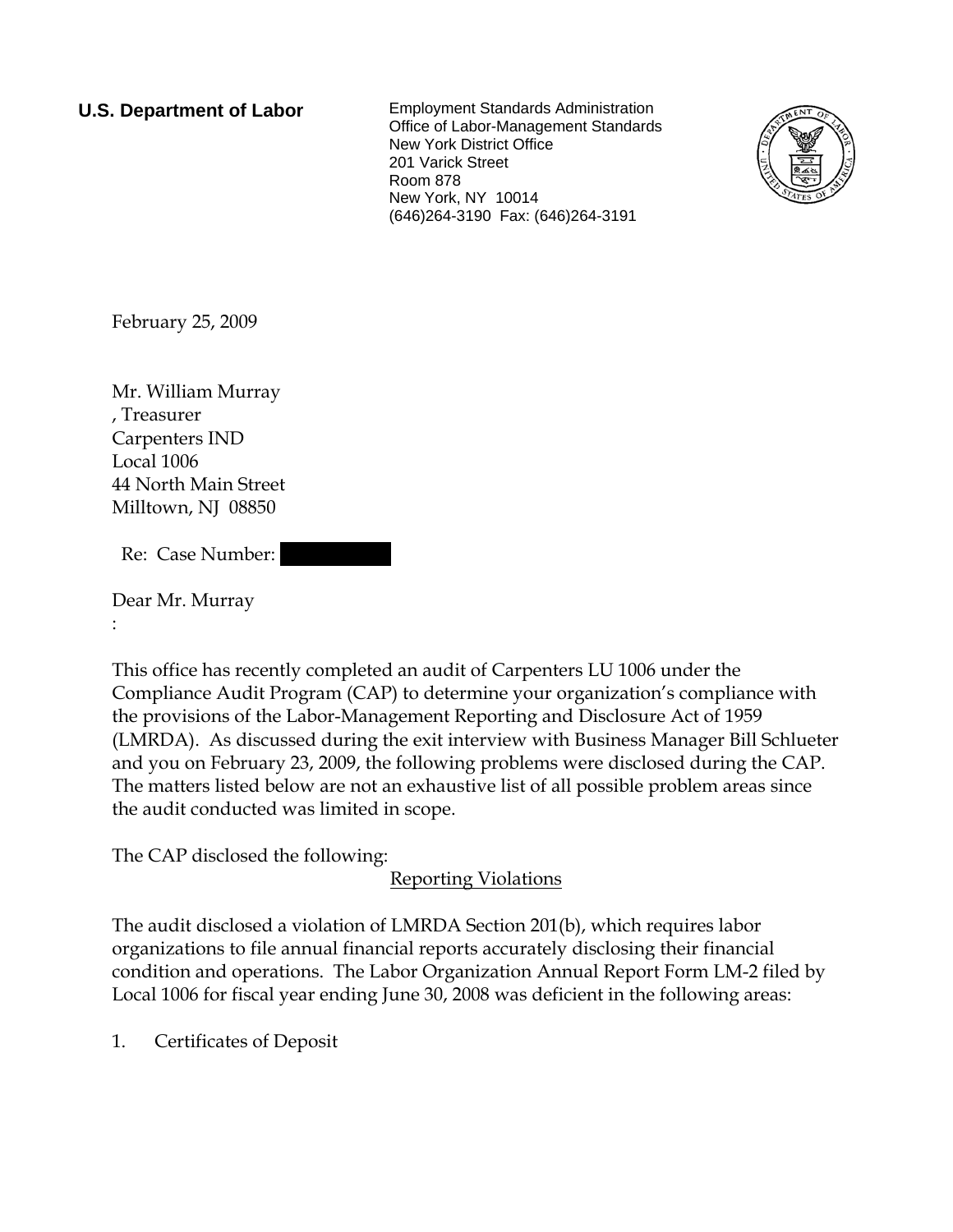Mr. William Murray February 25, 2009 Page 2 of 3

Local 1006 failed to include the total amount of interest earned on three certificates of deposit. The audit showed that interest earned on certificates of deposit totaled \$9,845. The local should obtain interest earned from bank statements for each certificate of deposit when calculating the interest amount in Item 40.

## 2. Dispose of Property

Item 15 [LM-2] (During the reporting period did your organization acquire or dispose of any assets in any manner other than by purchase or sale?) should have been answered, "Yes," because the union gave away t-shirts and sweatshirts with union logo totaling more than \$11,700 during the audit period. Local 1006 must identify the type and value of any property given away in the additional information section of the LM-2 report Item 69 along with the identity of the recipient(s) or donor(s) of such property. The union does not have to itemize every recipient of such giveaways by name. The union can describe the recipients by broad categories if appropriate such as "members" or "new retirees." In addition, the union must report the cost, book value, and trade-in allowance for assets that it traded in.

The union incorrectly listed the above mentioned amount for the purchase of shirts in LM-2 Item 59 Supplies for Resale. The union must remove the amount from Item 59 and include disbursement in Item 54 Schedule 19 Union Administration.

## 3. Per Capita Tax Payments

The union entered an incorrect amount in Item 56 Per Capita Tax. The audit findings reflected \$102,898 disbursed in per capita tax payments. The LM-2 showed \$103,198.

Local 1006 must file an amended Form LM-2 for fiscal year ending June 30, 2008, to correct the deficient items discussed above. I explained to you the filing procedures and the availability of filing software on the OLMS website (www.olms.dol.gov). The amended Form LM-2 must be electronically filed as soon as possible, but not later than March 13, 2009. Before filing, review the report thoroughly to be sure it is complete and accurate, and properly signed with electronic signatures.